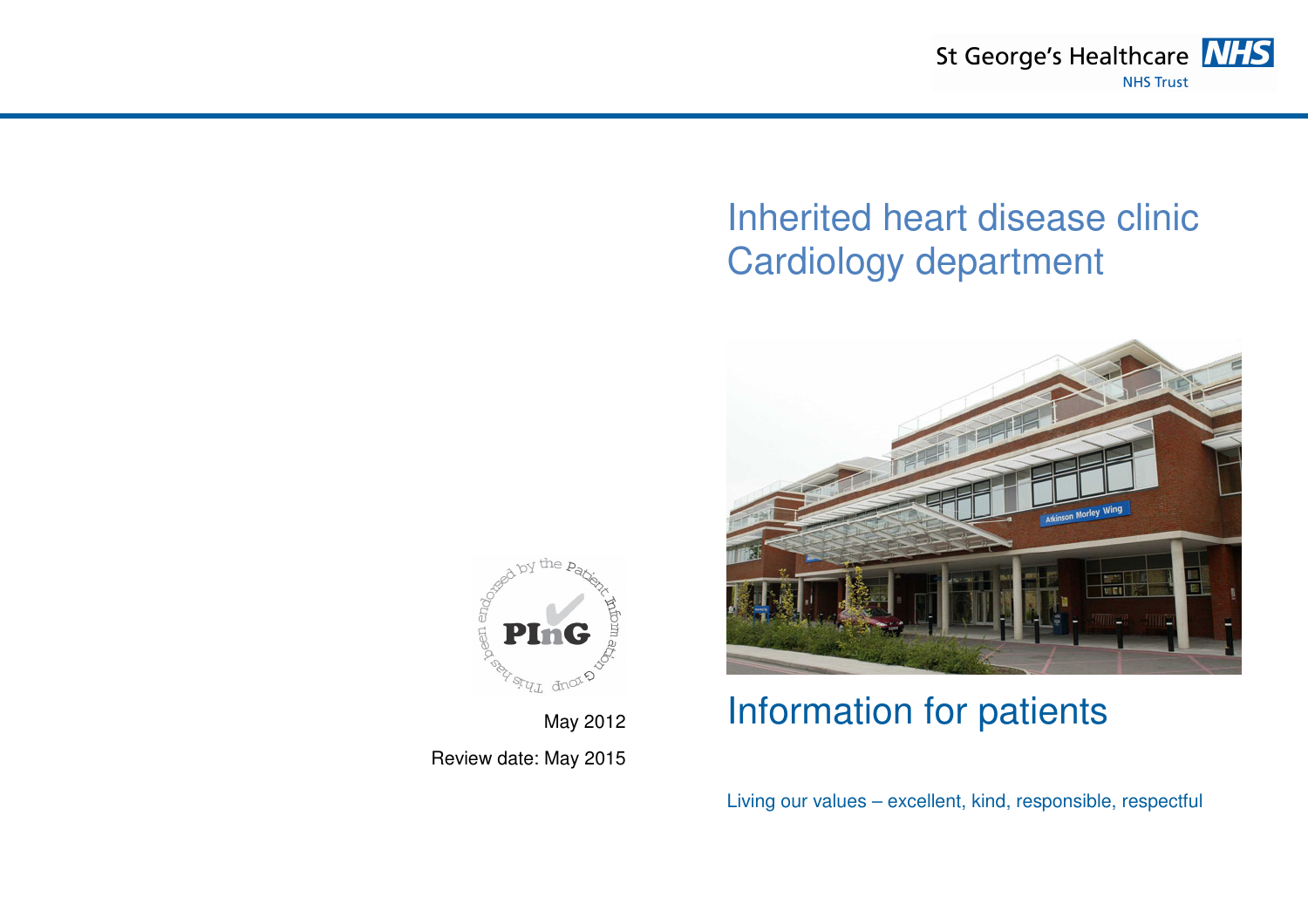**Cardiology outpatients is in Atkinson Morley Wing on the ground floor. To view this map online go to: http://www.stgeorges.nhs.uk/findstgeorges.asp** 



### **Inherited heart disease clinic**

You have been referred for an appointment in the inherited heart disease clinic at St George's Hospital.

This is probably because:

- (a) A family member has been diagnosed with a hereditary condition.
- (b) A family member has died suddenly from a cardiac condition that may be inherited.
- (c) You have symptoms which require further tests to exclude a serious heart condition
- (d) You are an athlete with minor abnormalities on a recent screening electrocardiogram (ECG)

At your first appointment you will undergo several tests before seeing the doctor. These may include an ECG, echocardiogram, exercise test and Holter. These tests, as well as others that may be required, are described below. You should allow up to three hours for your appointment and longer if you have been told you require an ajmaline test.

The clinics can be emotionally challenging for family members in some instances and some of you may not wish to have discussions in the presence of other family members. Please do inform us of these requirements when you attend clinic initially (Step 2 see below).

If you need to change your appointment for any reason please call central booking on 0208 725 0007.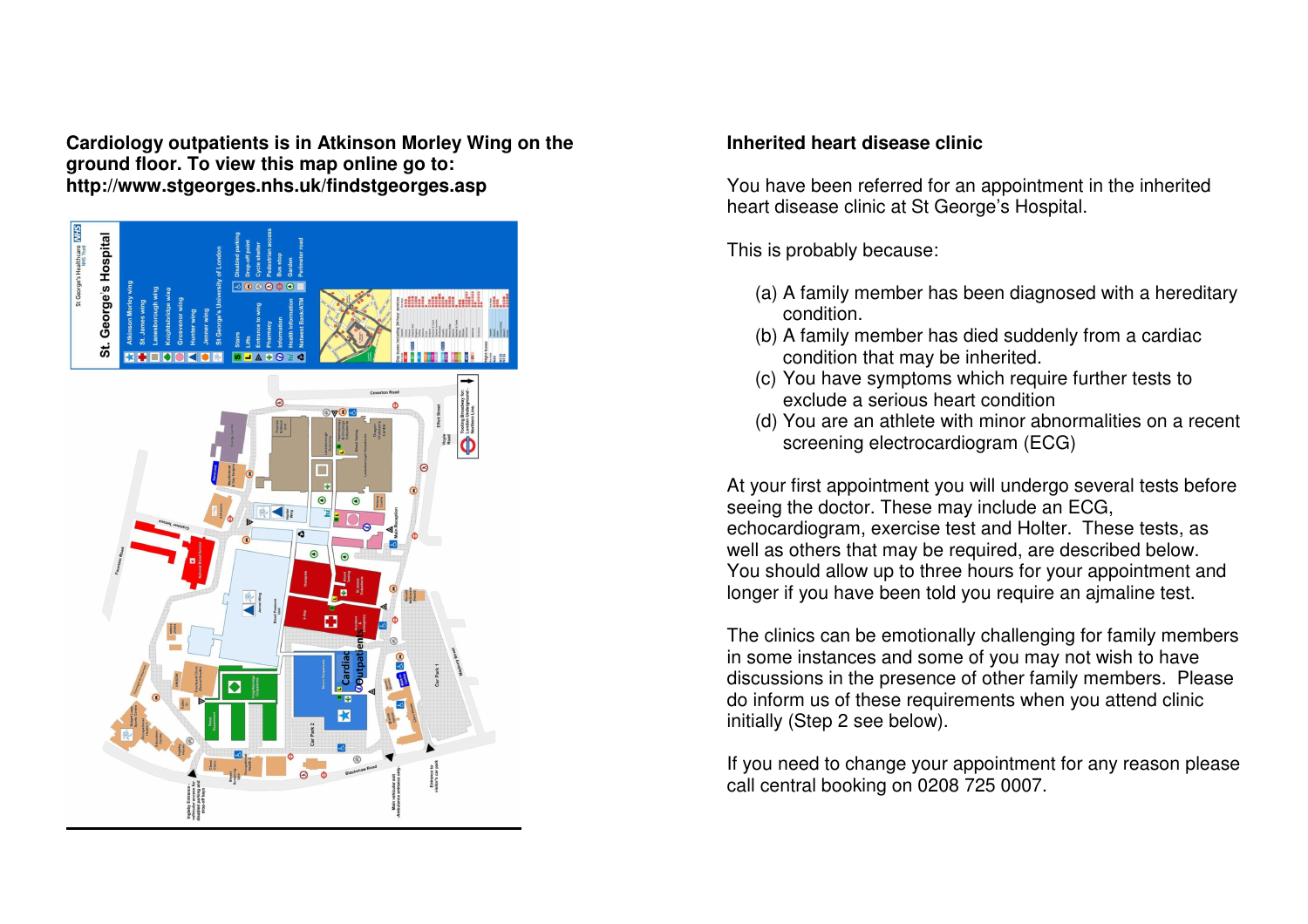For further information on Inherited Heart Disease please go to the CRY website: http://www.c-r-y.org.uk/medical\_conditions.htm

Or the British Heart Foundation website:

http://www.bhf.org.uk/default.aspx

## **When you arrive at clinic**

## **Step 1**

 Report to cardiothoracic outpatient reception desk to confirm you have arrived.

## **Step 2**

You will be directed to the cardiac investigations unit.

## **Step 3**

 You will have a variety of tests in succession at the cardiac investigations unit which may include an ECG, echocardiogram, exercise test and a 24 hour ECG. Please ensure you have appropriate clothing and footwear for your investigations.

## **Step 4**

 Following your tests, you will come back into the clinic to be seen by your consultant or a member of his team. The doctor will go through your history and provide a detailed explanation of your tests.

The entire process may take up to three hours (and if you are having an ajmaline test it may be all day). Please bring some reading material. There are several shops and canteens where you will be able to purchase light refreshments or have a snack in between tests.

If you are referred because there has been a sudden death in the family a post mortem report will be very useful in tailoring your tests.

## **Cardiac tests**

## **Electrocardiogram (ECG) - 15 minutes**

This is the most basic test. It involves taping electrical leads onto your legs, arms and chest to take readings of the electrical activity of your heart.

These are printed out onto a piece of paper for the doctor to examine.

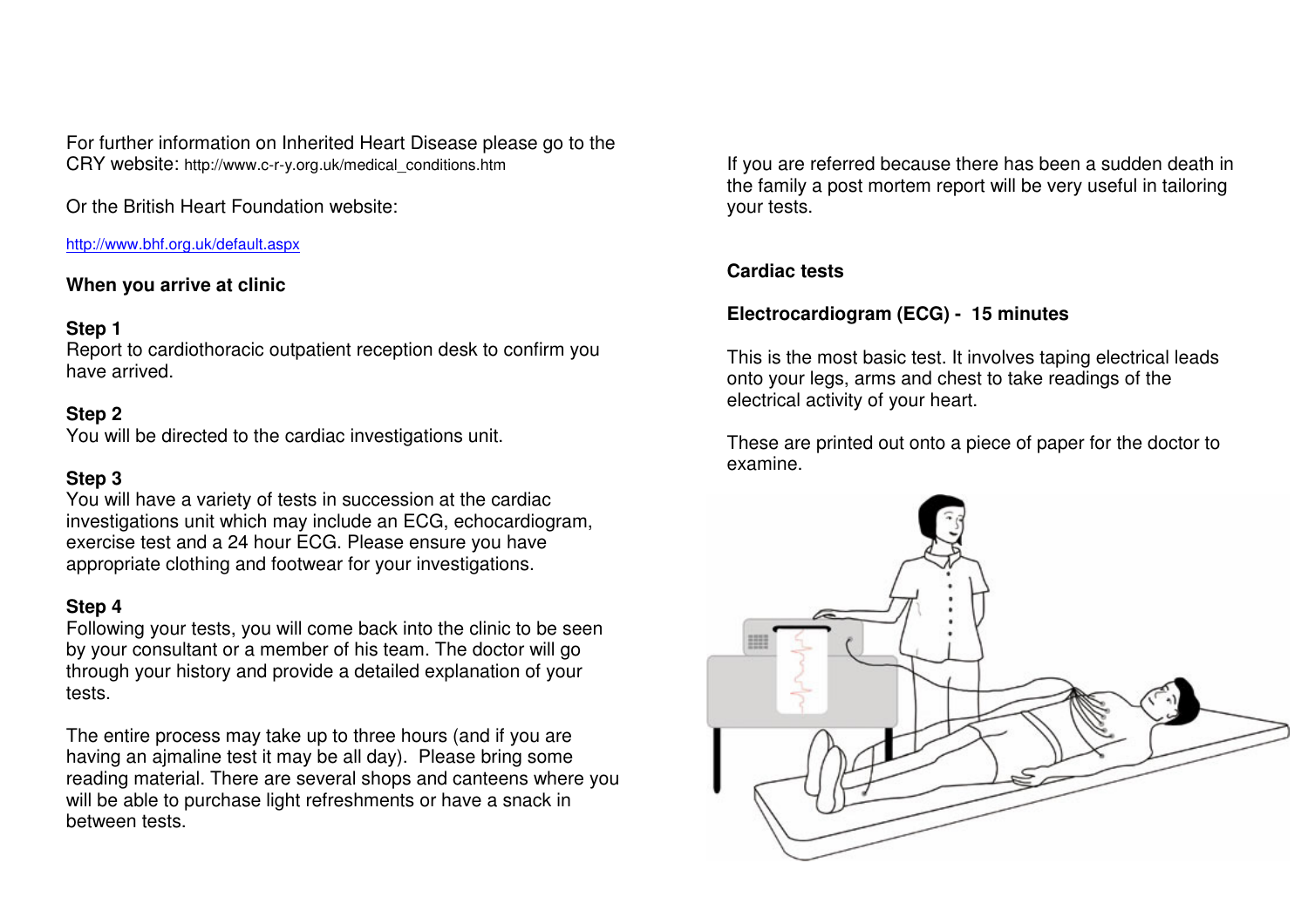#### **Signal averaged ECG - 30 minutes**

This is an ECG that adds together the electrical readings from at least 250 heartbeats so that any very small variations can be seen – for example if the electrical impulses in the heart are being conducted more slowly.

#### **Echocardiogram (Also called an 'echo') – 45 minutes**

This test uses ultrasound waves to look at the structure of the heart. It is useful for people whose ECG shows changes that could be caused by heart disease including inheritable conditions such as cardiomyopathy.



The operator puts some clear gel on your chest and then places an ultrasound probe on it. The probe sends ultrasound beams into your body and their reflections are detected and used to generate images of the heart.

You can see different parts of your heart on a screen as the probe is moved around on your chest.

The test is similar to the ultrasound scan that is used to examine a pregnant woman's unborn baby. It is completely painless.

#### **Exercise test** (**Also called an exercise ECG) – 45 minutes**

This test is the same as the ECG but is recorded before, during and after a period of time spent exercising on a treadmill or an exercise bike. This allows the doctor to examine any changes in the electrical patterns that occur with exercise, and analyse any abnormalities.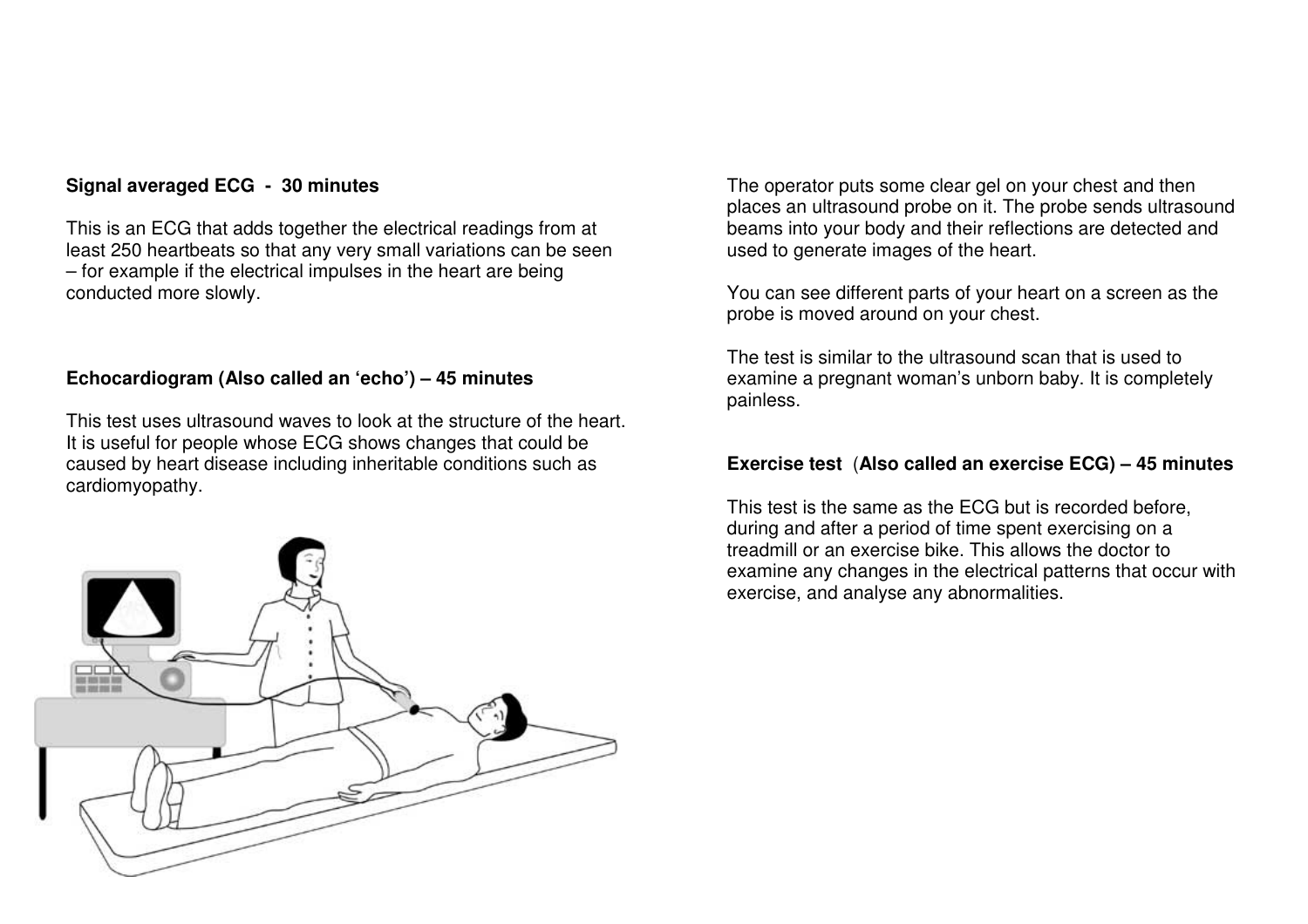

### **Cardiopulmonary exercise test**

You may also be asked to undergo a cardiopulmonary exercise test. This test analyses the efficiency of the heart muscle by measuring the amounts of oxygen your body uses during exercise.

You will be asked to breathe into special equipment while you are exercising. If the efficiency of your heart is low, this may suggest that you have cardiomyopathy (inefficient pumping action of the heart).

Electrical leads from the ECG machine are taped to your body and you are monitored while you exercise either on an exercise bike or treadmill.

If you are having a 'cardiopulmonary exercise test', your doctor will ask you to breathe in and out of a special piece of equipment while you are doing the exercise, in order to monitor how efficiently your body uses oxygen.

### **Holter or 24 hour tape – 20 minutes**

The Holter is a recording device that comes in two different forms:

- a small portable tape recorder (like a walkman), or
- •a small digital device the shape of a pager.

You wear the device on a belt round your waist. ECG leads from the device are taped to your chest. The device records the electrical activity of your heart for 24 to 48 hours, or for up to 7 days if a digital one is used. The doctor can then analyse the electrical activity and rhythm of your heart to find out if you have any arrhythmias or some of the other features of inherited heart disease.